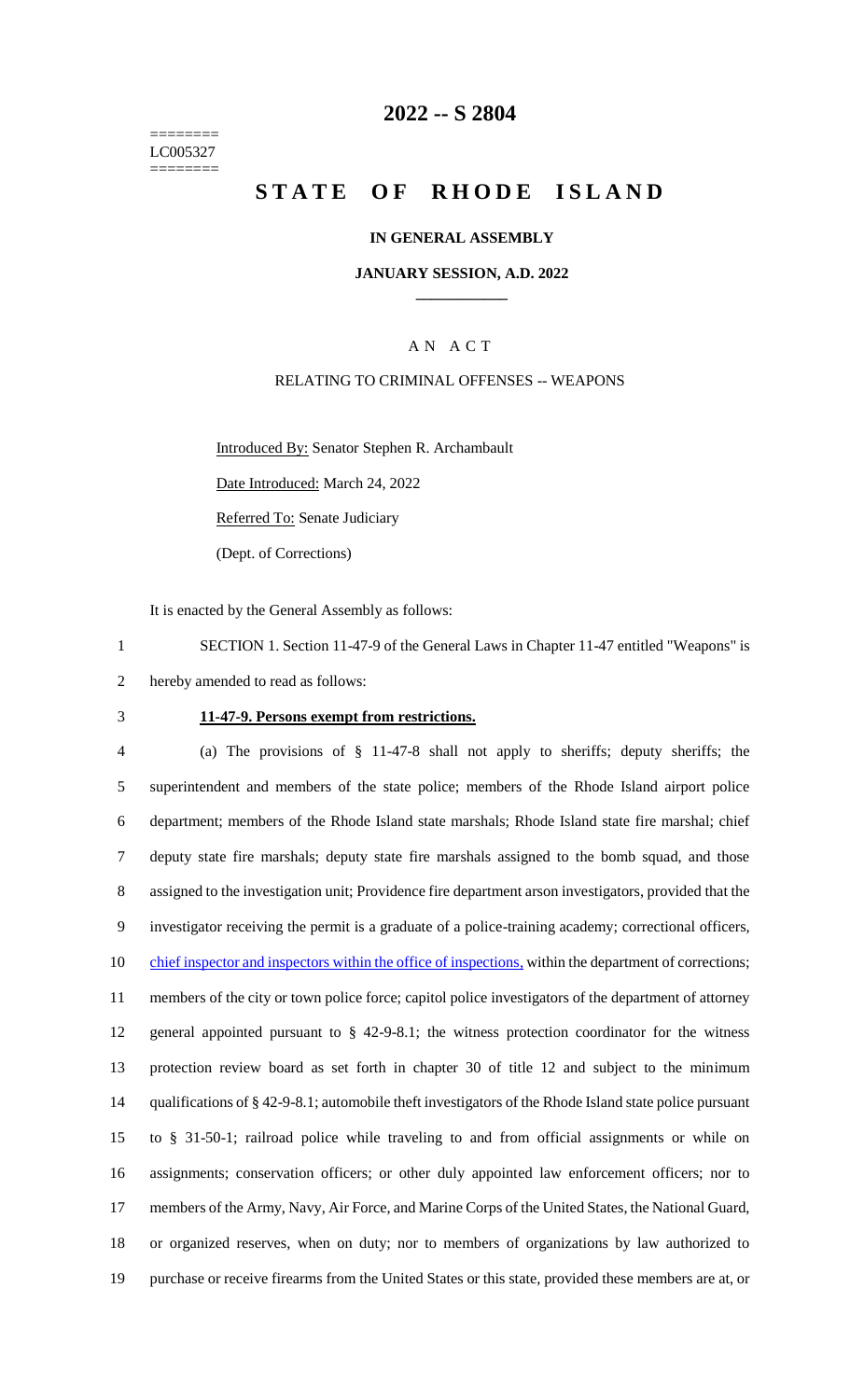going to or from, their places of assembly or target practice; nor to officers or employees of the United States authorized by law to carry a concealed firearm; nor to any civilian guard or criminal investigator carrying sidearms or a concealed firearm in the performance of his or her official duties under the authority of the commanding officer of the military establishment in the state of Rhode Island where he or she is employed by the United States; nor to any civilian guard carrying sidearms or a concealed firearm in the performance of his or her official duties under the authority of the adjutant general where he or she is employed guarding a national guard facility, provided, that the commanding officer of the military establishment shall have on file with the attorney general of this state a list of the names and addresses of all civilian guards and criminal investigators so authorized; nor to duly authorized military organizations when on duty; nor to members when at, or going to or from, their customary places of assembly; nor to any individual employed in the capacity of warden, associate warden, major, captain, lieutenant, sergeant, correctional officer or investigator at any project owned or operated by a municipal detention facility corporation, including the Donald W. Wyatt Detention Facility; nor to the regular and/or ordinary transportation of pistols or revolvers as merchandise; nor to any person while transporting a pistol, or revolvers, unloaded from the place of purchase to their residence; or place of business, from their residence to their place of business or from their place of business to their residence, or to a federal firearms licensee for the purpose of sale, to or from a bona fide gunsmith, or firearms repair facility, to any police station or other location designated as a site of a bona fide "gun buy-back" program, but only if said pistol or revolver is unloaded and any ammunition for said pistol or revolver is not readily or directly accessible from the passenger compartment of such vehicle while transporting same and further provided, that in the case of a vehicle without a compartment separate from the passenger compartment, the firearm or the ammunition shall be stored in a locked container.

 (b) Persons exempted by the provisions of this section from the provisions of § 11-47-8 shall have the right to carry concealed firearms everywhere within this state; provided, that this shall not be construed as giving the right to carry concealed firearms to a person transporting firearms as merchandise or as household or business goods.

 SECTION 2. Section 12-7-21 of the General Laws in Chapter 12-7 entitled "Arrest" is hereby amended to read as follows:

**12-7-21. "Peace officer" defined.**

 "Peace officer," as used within this chapter, means the following individuals or members of:

- (1) Rhode Island state police;
- (2) Any member of a municipal or local police department;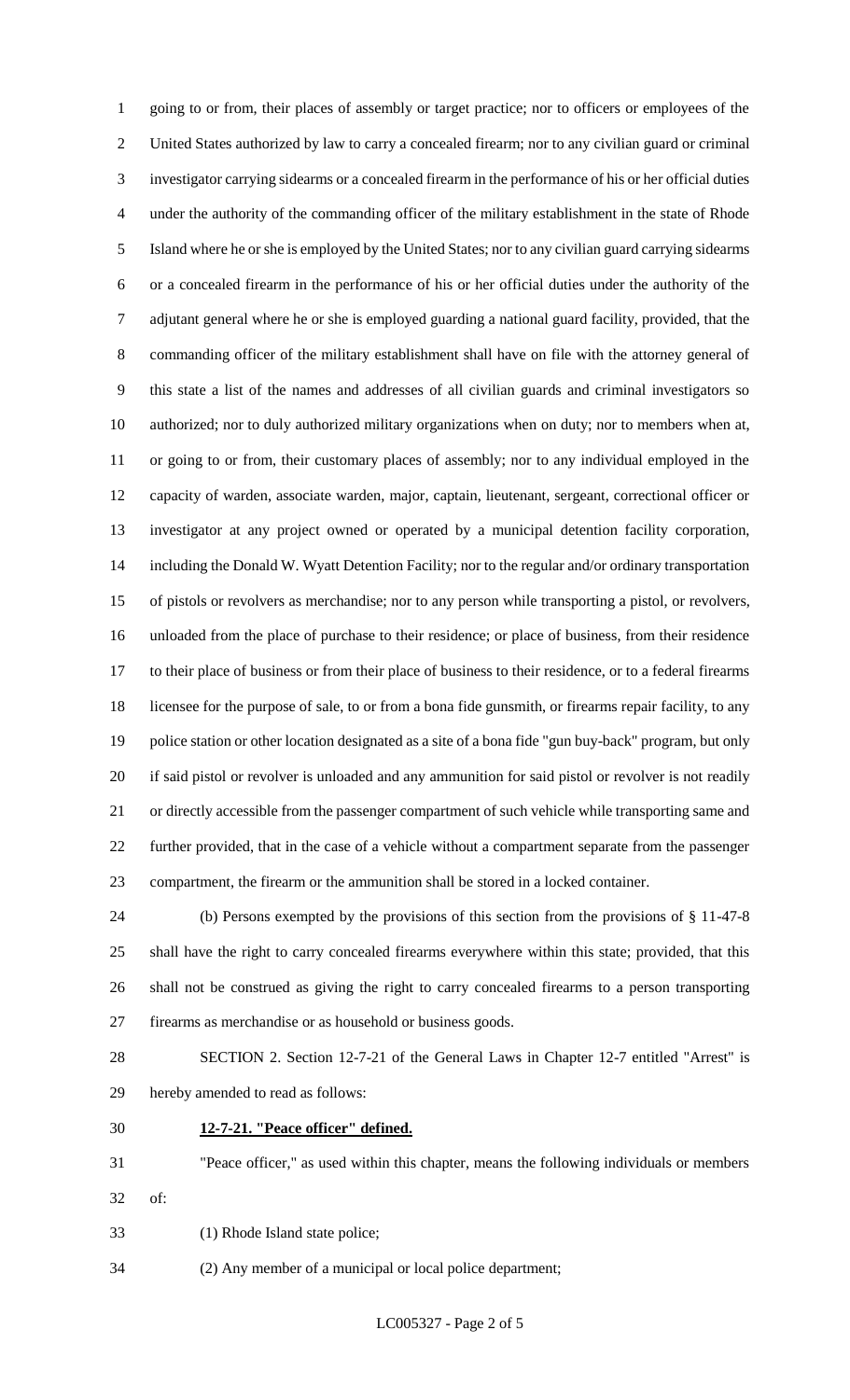| $\mathbf{1}$   | (3) Rhode Island airport corporation police;                                                           |
|----------------|--------------------------------------------------------------------------------------------------------|
| $\overline{2}$ | (4) Rhode Island park police;                                                                          |
| 3              | (5) Rhode Island capitol police;                                                                       |
| 4              | (6) Rhode Island conservation officers;                                                                |
| 5              | (7) Rhode Island department of environmental management officers;                                      |
| 6              | (8) Rhode Island fire marshals;                                                                        |
| 7              | (9) Brown University police officers;                                                                  |
| 8              | (10) University of Rhode Island campus police officers;                                                |
| 9              | (11) Rhode Island College campus security;                                                             |
| 10             | (12) Campus security at the Community College of Rhode Island;                                         |
| 11             | (13) Rhode Island sheriff's department;                                                                |
| 12             | (14) The investigators of the department of attorney general appointed pursuant to $\S$ 42-9-          |
| 13             | 8.1;                                                                                                   |
| 14             | (15) Any federal law enforcement officer;                                                              |
| 15             | (16) Correctional investigators, chief inspector and inspectors within the office of                   |
| 16             | inspections, and correctional officers of the Rhode Island department of corrections;                  |
| 17             | (17) The witness protection coordinator of the department of attorney general;                         |
| 18             | (18) The warden, associate wardens, majors, captains, lieutenants, sergeants, correctional             |
| 19             | officers and investigators employed by a project operated by a municipal detention facility            |
| 20             | corporation, including, but not limited to, the Donald W. Wyatt Detention Facility; provided, such     |
| 21             | parties listed in this subsection (18) herein shall be deemed to be peace officers while in            |
| 22             | performance of their duties for the municipal detention facility only, and shall not be deemed to be   |
| 23             | peace officers at any time when they are not in performance of said duties;                            |
| 24             | (19) Retired non-permanent sworn members of any municipal police department shall be                   |
| 25             | deemed to be peace officers only while in the performance of their duties for any municipal police     |
| 26             | department, and shall be permitted to carry their firearm while in the performance of their duties     |
| 27             | for the municipal police department, and shall be subject to in-service training requirements of title |
| 28             | 42, chapter 28;                                                                                        |
| 29             | (20) Auto theft investigators appointed pursuant to $\S 31-50-1$ ;                                     |
| 30             | (21) Providence fire department arson investigators; provided, that the arson investigator             |
| 31             | is a graduate of a police-training academy; and                                                        |
| 32             | (22) Rhode Island School of Design police officers.                                                    |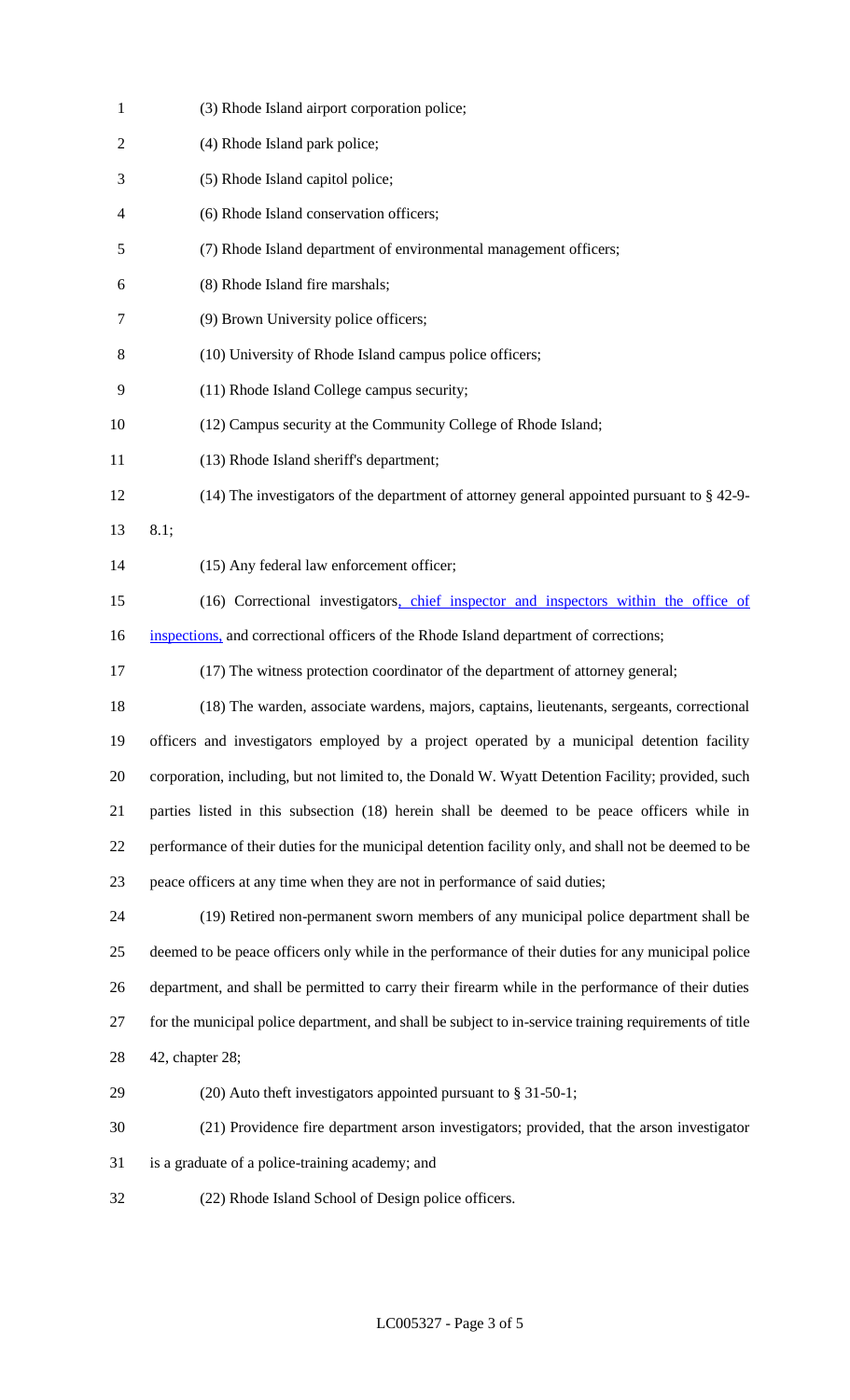1 SECTION 3. This act shall take effect upon passage.